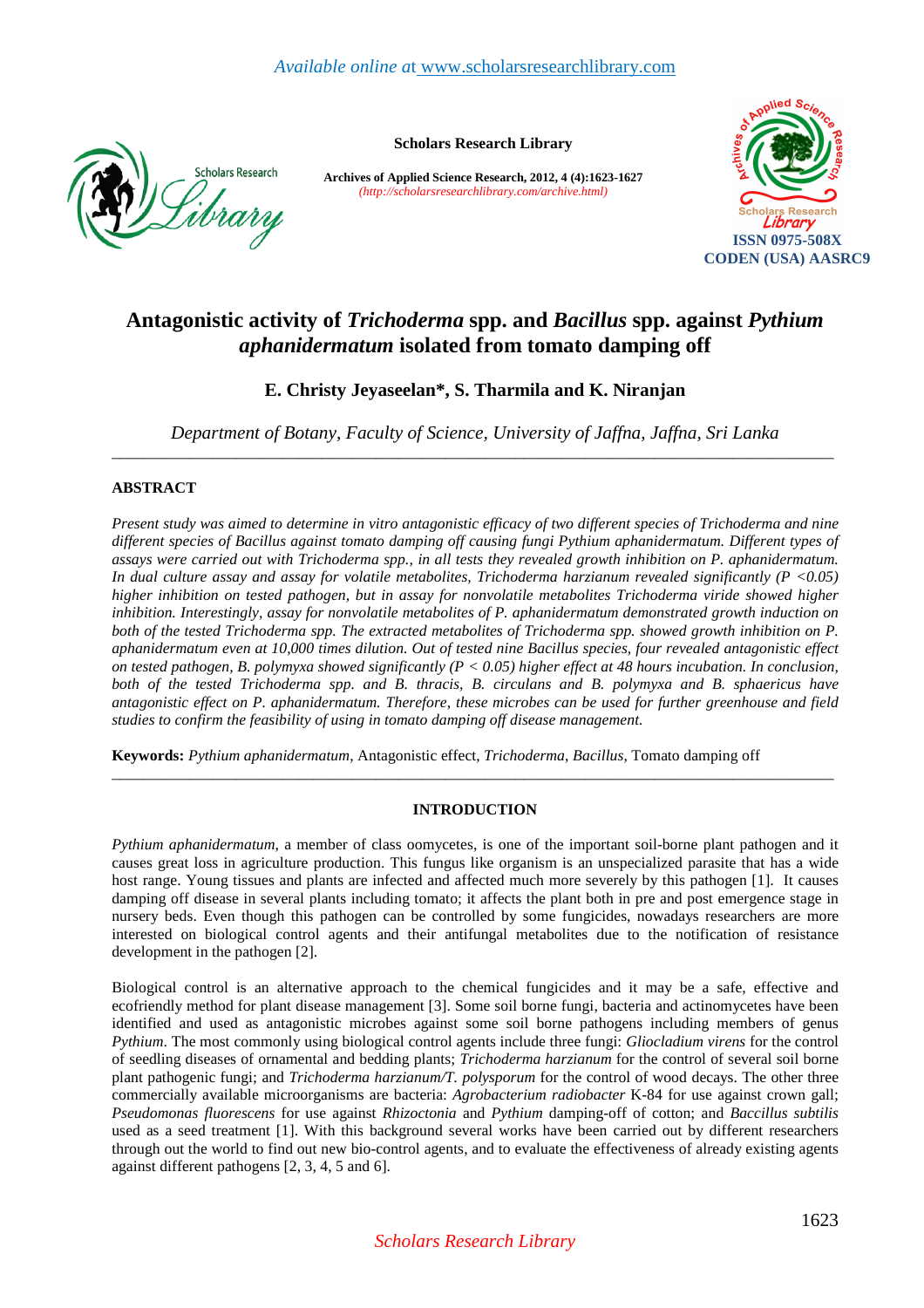Tomato is one of the most popular vegetable crops throughout the world and it is also widely cultivated in Jaffna peninsula Sri Lanka. Damping-off is an important disease of tomato, causing significant losses in nurseries where young susceptible transplants are produced [4]. Therefore, in the present study an attempt was made to test the feasibility of bio-control ability of two different *Trichoderma* spp. and nine different *Bacillus* spp. against tomato damping off causing pathogen *Pythium aphanidermatum.*

\_\_\_\_\_\_\_\_\_\_\_\_\_\_\_\_\_\_\_\_\_\_\_\_\_\_\_\_\_\_\_\_\_\_\_\_\_\_\_\_\_\_\_\_\_\_\_\_\_\_\_\_\_\_\_\_\_\_\_\_\_\_\_\_\_\_\_\_\_\_\_\_\_\_\_\_\_\_

#### **MATERIALS AND METHODS**

#### **Fungal and bacterial isolates**

Two species of *Trichoderma* (*Trichoderma viride* and *Trichoderma harzianum*) and nine different species of *Bacillus* (*Bacillus megaterium, Bacillus stearothermophilus, Bacillus polymyxa, Bacillus circulans, Bacillus firmus, Bacillus thracis, Bacillus brevis, Bacillus coagulans, Bacillus sphaericus*) selected for this study were obtained from culture collection, Department of Botany, University of Jaffna, Sri Lanka. The fungal pathogen *Pythium aphanidermatum* was isolated from infested tomato nursery beds at Farm School, Thirunelveli, Jaffna, Sri Lanka, and identified based on its morphological features. Bacterial and fungal isolates were maintained on nutrient agar and potato dextrose agar (PDA) slants respectively at  $4^{\circ}$ C until used for the study.

#### **Colony growth inhibition assay with** *Trichoderma* **spp. in dual culture method**

Firstly, the antagonistic activity of *T. viride* and *T. harzianum* against *P. aphanidermatum* was studied in dual culture method [6]. Culture discs of both *P. aphanidermatum* and *Trichoderma* spp. were placed on opposite end of PDA plate, and in control plates only *P. aphanidermatum* was placed. The plates were incubated at room temperature (29 ±1 °C) and the colony interactions were measured as percentage of inhibition of radial growth of *P. aphanidermatum* by following formula:

$$
R1-R2
$$
  
Percentage of inhibition = 
$$
R1
$$

$$
R1
$$

(R1 – Radius of the radial growth of the pathogen towards opposite side in control plate, R2 - Radius of the radial growth of the pathogen towards the opponent antagonist in test plate)

#### **Assay for volatile metabolites of** *Trichoderma* **spp.**

Bottoms of two Petri dishes containing PDA were individually inoculated with a disc of *P. aphanidermatum* and *Trichoderma* spp. The bottoms were adjusted (one base placed over the other one) and attached by Para film. The control sets did not contain the antagonist. The cultures were incubated at room temperature (29  $\pm$ 1 °C), and diameter of radial growth of fungi was measured at 24 and 48 hours. The percent inhibition was obtained using the formula [6]:

Per cent inhibition =  $D1 - D2$  X100 D<sub>1</sub>

(D1 – diameter of radial growth of *P. aphanidermatum* in control, D2 - diameter of radial growth of *P. aphanidermatum* in treatment)

#### **Assay for non-volatile metabolites of** *Trichoderma* **spp. and** *P. aphanidermatum*

Sterilized cellophane discs (90 mm) were placed on the PDA medium, and then 8 mm diameter fungal discs obtained from the edge of a young culture of *Trichoderma* spp. were transferred to the center of above medium. The fungi were grown for two days at room temperature (29  $\pm$ 1 °C). The cellophane containing the antagonist was removed*,* and on the same medium a disc of *P. aphanidermatum* was placed. The control had *P. aphanidermatum*  growing similarly on PDA medium where previously there was a cellophane disc without antagonist. The plates were incubated at room temperature (29  $\pm$ 1 °C) up to 48 hours [7]. The inhibition percentage was obtained using the formula as described above. The above procedure was repeated for the assay of non-volatile metabolites of *P. aphanidermatum* against *Trichoderma* spp., where the *P. aphanidermatum* was initially grown on the cellophane disc for three days, then after removing the cellophane disc, a disc of each of the *Trichoderma* spp. was placed on the medium separately. In control, *Trichoderma* spp. maintained on PDA medium separately where cellophane disc was kept without pathogen. Finally the percentage of inhibition was calculated as mentioned earlier.

## **Extraction of metabolites of** *Trichoderma* **spp. and** *P. aphanidermatum*

Extraction of metabolic substances was done in liquid cultures of *Trichoderma* spp. growing in 100 ml of potato dextrose broth, and shaken on a rotary shaker at 150 rpm, for 72 hours at room temperature. Then the broth was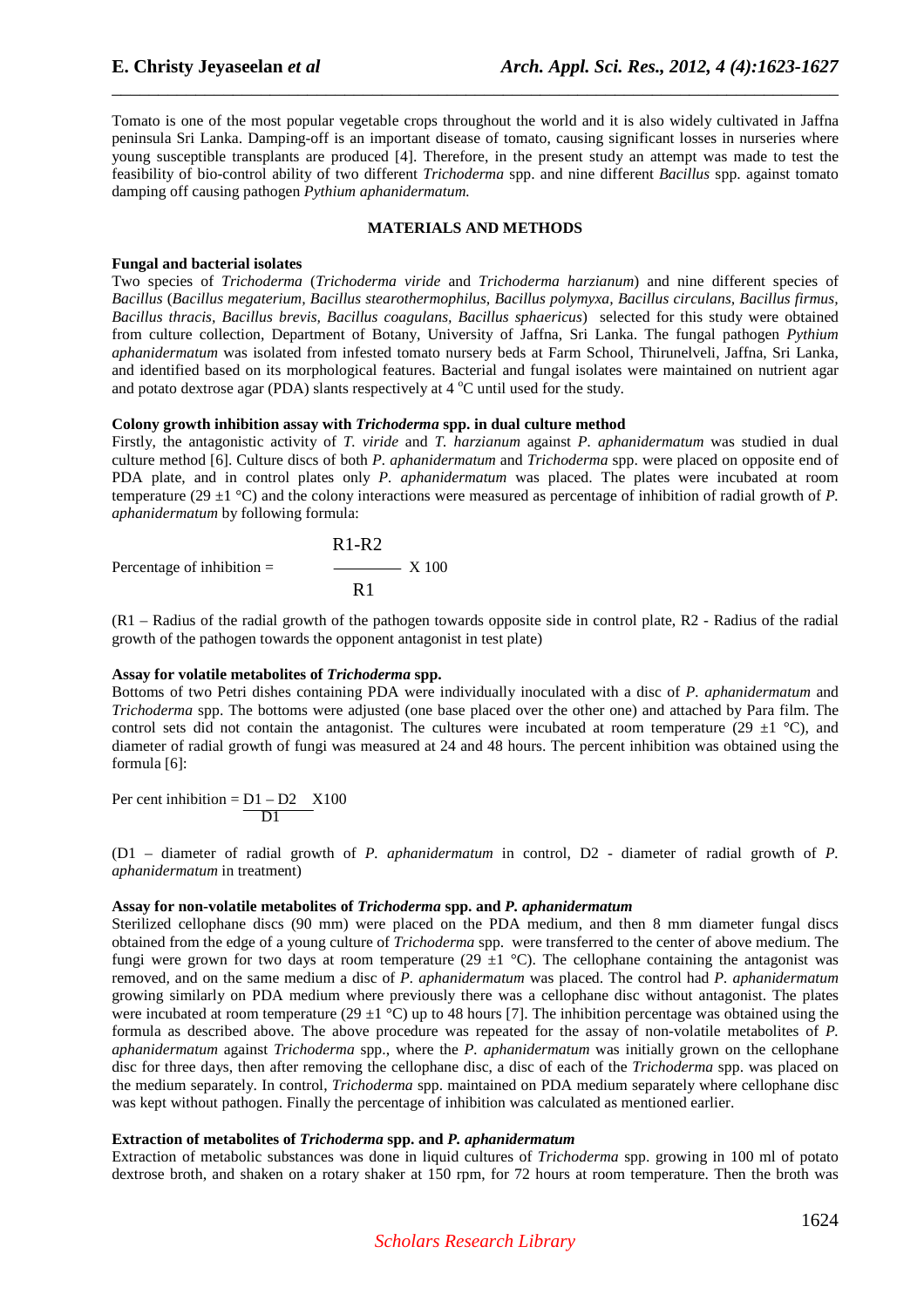centrifuged at 9000 rpm for 20 minutes. The supernatant was filtered through Whatman no1 filter paper, and passed through 0.34 µm Millipore filter. Finally, the resulting sterilized liquid was used for further study. Likewise, metabolic substances of *P. aphanidermatum* were extracted as the method used for *Trichoderma* spp. [7].

\_\_\_\_\_\_\_\_\_\_\_\_\_\_\_\_\_\_\_\_\_\_\_\_\_\_\_\_\_\_\_\_\_\_\_\_\_\_\_\_\_\_\_\_\_\_\_\_\_\_\_\_\_\_\_\_\_\_\_\_\_\_\_\_\_\_\_\_\_\_\_\_\_\_\_\_\_\_

## **Assay for extracted metabolites of** *Trichoderma* **spp. and** *P. aphanidermatum*

The purified sterile metabolites of *Trichoderma* spp. were diluted four times (ten fold dilution) and their inhibitory effect was tested by poison food technique [8]. 1 ml of the original and dilutions  $(10^{-1}, 10^{-2}, 10^{-3},$  and  $10^{-4})$  of the extracts were mixed with 20 ml of molten PDA separately and then poured into Petri dishes. PDA supplemented with sterile distilled water served as control. A mycelia disc of *P. aphanidermatum* was transferred on the centre of both test and control plates and incubated for 24 hours at room temperature. The linear growth of mycelia was measured and the percentage of inhibition was calculated by using above equation. Same procedures were applied for metabolites extracted from *P. aphanidermatum* against *Trichoderma* spp. All the experiments were repeated three times.

## **Evaluation of the antagonistic effects of** *Bacillus* **spp.**

Each of the test bacteria was spotted on the edges of PDA plate and incubated for 24 hours. Then, a mycelia disc of *P. aphanidermatum* was cut from the colony margin by an 8 mm diameter sterile cork borer and placed onto the center of above PDA plates which already inoculated with bacteria. The Petri dishes were sealed with Para film and incubated at room temperature (29  $\pm$ 1 °C) and clear zone caused by bacterial isolates between fungal and bacterial colony margins were recorded at 24 and 48 hours incubation [3].

## **Statistical analysis**

Statistical significance of antagonistic effect of *Trichoderma* spp. was tested by 't' test  $(P = 0.05)$ , results produced by the *Bacillus* spp. were expressed as mean ± SD of three experiments, and were subjected for analysis of variance and Tukey test at  $P = 0.05$  using statistical software SPSS Windows version 13.0.

## **RESULTS AND DISCUSSION**

| Table 1: Effect of Trichoderma spp. on the radial growth of P. aphanidermatum in dual culture method |                                         |  |  |                                    |  |  |
|------------------------------------------------------------------------------------------------------|-----------------------------------------|--|--|------------------------------------|--|--|
|                                                                                                      | Radial growth at 48 hours* $\mathbb{L}$ |  |  | Radial growth at 72 hours* $\vert$ |  |  |

| Antagonists                           |                   | Radial growth at 48 hours* | Per cent inhibition | Radial growth at 72 hours* |         | Per cent inhibition |
|---------------------------------------|-------------------|----------------------------|---------------------|----------------------------|---------|---------------------|
|                                       | Control           | Test                       |                     | Control                    | Test    |                     |
| T. viride                             | $70.3 \text{ mm}$ | 59.3 mm                    | 15.6 %              | $90 \text{ mm}$            | 55.7 mm | 38.1 %              |
| T. harzianum                          |                   | 50.7 mm                    | 27.9 %              |                            | 19.7 mm | 78.1 %              |
| * Values are mean of three replicates |                   |                            |                     |                            |         |                     |

The results of dual culture of antagonists and pathogen demonstrated that both *T. viride* and *T. harzianum* had antagonistic effect on *P. aphanidermatum*. The results produced by antagonists were significantly ( $P < 0.05$ ) different from control as well as within them. *T. harzianum* highly inhibited the growth of test pathogen compared to *T. viride*, and the percentage of inhibition increased about two times to *T. viride* and three times to *T. harzianum* from 48 hours to 72 hours incubation (Table 1).

| Table 2: Effect of volatile metabolites of Trichoderma spp. on the radial growth of P. aphanidermatum |  |
|-------------------------------------------------------------------------------------------------------|--|
|-------------------------------------------------------------------------------------------------------|--|

|              | Radial growth at 24 hours* |             | Per cent inhibition | Radial growth at 48 hours* |                   | Per cent inhibition |
|--------------|----------------------------|-------------|---------------------|----------------------------|-------------------|---------------------|
| Antagonists  | control.                   | <b>Test</b> | Control             | Test                       |                   |                     |
| T. harzianum | 64.2 mm                    | 31.0 mm     | 51.7 %              | $90.0 \text{ mm}$          | $90.0 \text{ mm}$ | 0 %                 |
| 1. viride    |                            | $40.0$ mm   | 37.7 %              |                            | $90.0$ mm         | 0 %                 |

*\* Values are mean of three replicates* 

**Table 3: Effect of non volatile metabolites of** *Trichoderma* **spp. on the radial growth of** *P. aphanidermatum* **in cellophane disc method** 

| Antagonists                           | Radial growth at 24 hours* |                          | Per cent inhibition | Radial growth at 48 hours* |                   | Per cent inhibition |
|---------------------------------------|----------------------------|--------------------------|---------------------|----------------------------|-------------------|---------------------|
|                                       | Control                    | Test                     |                     | Control                    | Test              |                     |
| T. viride                             | 64.2 mm                    | 16.7 mm                  | 74.0 %              | $90.0 \text{ mm}$          | $22.3 \text{ mm}$ | 75.2 %              |
| T. harzianum                          |                            | $\overline{\phantom{0}}$ | 100 %               |                            |                   | 100 %               |
| * Values are mean of three replicates |                            |                          |                     |                            |                   |                     |

The volatile metabolites of *T. harzianum* and *T. viride* showed significant (P < 0.05) growth inhibition against *P. aphanidermatum* at 24 hours incubation. The inhibition produced by the *T. harzianum* was significantly (P < 0.05) higher than that produced by *T. viride.* However, there was no significant difference between the radial growths of *P. aphanidermatum* present in test and control plates at 48 hours incubation (Table 2).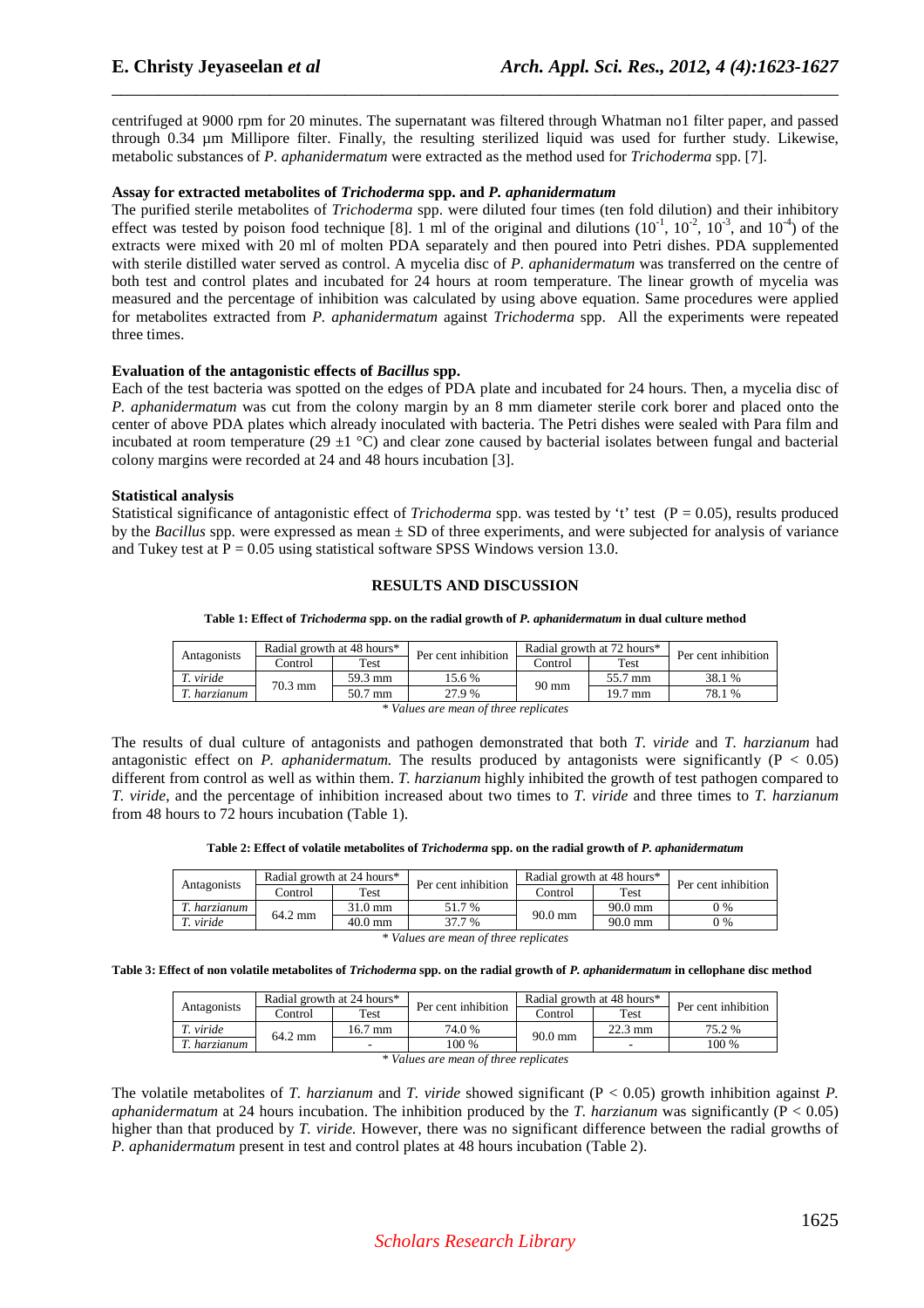Assay for non volatile metabolites of *Trichoderma* spp. showed that the products of *T. harzianum* completely inhibited the growth of *P. aphanidermatum* and the percentage of inhibition was 100% even at 48 hours incubation. On the other hand, *T. viride* had significantly (P < 0.05) lower inhibition on the test pathogen compared to *T. harzianum* (Table 3).

\_\_\_\_\_\_\_\_\_\_\_\_\_\_\_\_\_\_\_\_\_\_\_\_\_\_\_\_\_\_\_\_\_\_\_\_\_\_\_\_\_\_\_\_\_\_\_\_\_\_\_\_\_\_\_\_\_\_\_\_\_\_\_\_\_\_\_\_\_\_\_\_\_\_\_\_\_\_

Table 4: Effect of non volatile metabolites of *P. aphanidermatum* on the radial growth of *Trichoderma* spp. in cellophane disc method

| Antagonists                           | Radial growth at 24 hours* |                   | Per cent induction |         | Radial growth at 48 hours* | Per cent induction |
|---------------------------------------|----------------------------|-------------------|--------------------|---------|----------------------------|--------------------|
|                                       | Control                    | Test              |                    | Control | Test                       |                    |
| T. viride                             | 24.2 mm                    | $32.3 \text{ mm}$ | 33.5 %             | 65.4 mm | $70.7$ mm                  | 8.1 %              |
| T. harzianum                          | 39.7 mm                    | 43.3 mm           | 9.1 %              | 84.3 mm | 88.0 mm                    | 4.4 %              |
| * Values are mean of three replicates |                            |                   |                    |         |                            |                    |

The study for the effect of pathogenic metabolites on antagonists revealed interesting results; *P. aphanidermatum* induced the growth of both *T. harzianum* and *T. viride*. At 24 hours incubation, *T. viride* showed 33.5 % growth induction while *T. harzianum* expressed just 9.1 %. However, at 48 hours incubation it was greatly reduced to 8.1 % in *T. viride* and 4.4 % in *T. harzianum* (Table 4).

| Antagonists  | <b>Dilutions</b> | Diameter of radial growth (mm) | Per cent<br>inhibition |
|--------------|------------------|--------------------------------|------------------------|
|              | 10 <sup>0</sup>  | 36.3                           | 43.5 %                 |
|              | $10^{-1}$        | 40.0                           | 37.7 %                 |
| T. harzianum | $10^{-2}$        | 41.7                           | 35.0%                  |
|              | $10^{-3}$        | 44.7                           | 30.4 %                 |
|              | $10^{-4}$        | 47.3                           | 26.3%                  |
|              | 10 <sup>0</sup>  | 33.0                           | 48.6%                  |
|              | $10^{-1}$        | 40.0                           | 37.7 %                 |
| T. viride    | $10^{-2}$        | 42.0                           | 34.6 %                 |
|              | $10^{-3}$        | 43.7                           | 31.9%                  |
|              | $10^{-4}$        | 45.7                           | 28.8%                  |

*Radial growth of P. aphanidermatum in control – 64.2 mm* 

Assay with extracted metabolites of *Trichoderma* spp. revealed the inhibitive bioactivity on the growth of *P. aphanidermatum*. However, the inhibitory effect produced by the *T. viride* is slightly higher than that produced by *T. harzianum*. Furthermore, both extracts showed inhibition even at 10, 000 time dilution (Table 5). In contrast, the results of extracted metabolites of *P. aphanidermatum* did not show any inhibition or induction activity against the growth of both of the tested *Trichoderma* spp.

|                       | Width of the clear zone $(mm)^*$ |                           |  |  |  |
|-----------------------|----------------------------------|---------------------------|--|--|--|
| <b>Test Bacteria</b>  |                                  |                           |  |  |  |
|                       | 24 hours incubation              | 48 hours incubation       |  |  |  |
| B. megaterium         |                                  |                           |  |  |  |
| B. stearothermophilus |                                  |                           |  |  |  |
| B. polymyxa           | $2.8 \pm 0.3^b$                  | $5.2 \pm 0.3^{\circ}$     |  |  |  |
| <b>B.</b> circulans   | $3.0 \pm 0.5^{\rm b}$            | $4.0 \pm 0.0^b$           |  |  |  |
| B. firmus             |                                  |                           |  |  |  |
| <b>B.</b> thracis     | $5.3 \pm 0.6^{\circ}$            | $3.3 \pm 0.6^{\rm bc}$    |  |  |  |
| <b>B.</b> brevis      |                                  |                           |  |  |  |
| B. coagulans          |                                  |                           |  |  |  |
| <b>B.</b> sphaericus  |                                  | $2.5 \pm 0.5^{\circ}$     |  |  |  |
|                       |                                  | $\sim$ $\sim$ $\sim$<br>. |  |  |  |

**Table 6: Antagonistic effects of** *Bacillus* **spp. on** *P. aphanidermatum* 

*\*Values = mean ± SD; Values with different superscript in the same column differ significantly (P<0.05); (-) – no clear zone.* 

Among the tested nine *Bacillus* spp., *B. thracis, B. circulans* and *B. polymyxa* showed growth inhibition against *P. aphanidermatum* with the production of clear zones at 24 hours incubation (Table 6). The result produced by the *B. thracis* was significantly ( $P < 0.05$ ) higher than that produced by other two bacteria. However, there was no significant (P > 0.05) difference between *B. circulans* and *B. polymyxa*. The antagonistic effect of the above bacteria varied significantly at 48 hours incubation, *B. circulans* and *B. polymyxa* revealed increases in the width of clear zone, but there was reduction in the width of clear zone produced by *B. thracis*. In addition to that the bacteria *B. sphaericus* which failed to show inhibition at 24 hours, however, it revealed inhibition at 48 hours. Even though *B. polymyxa* expressed lower effect at 24 hours incubation it demonstrated significantly (P < 0.05) highest inhibition at 48 hours compared to other tested bacteria.